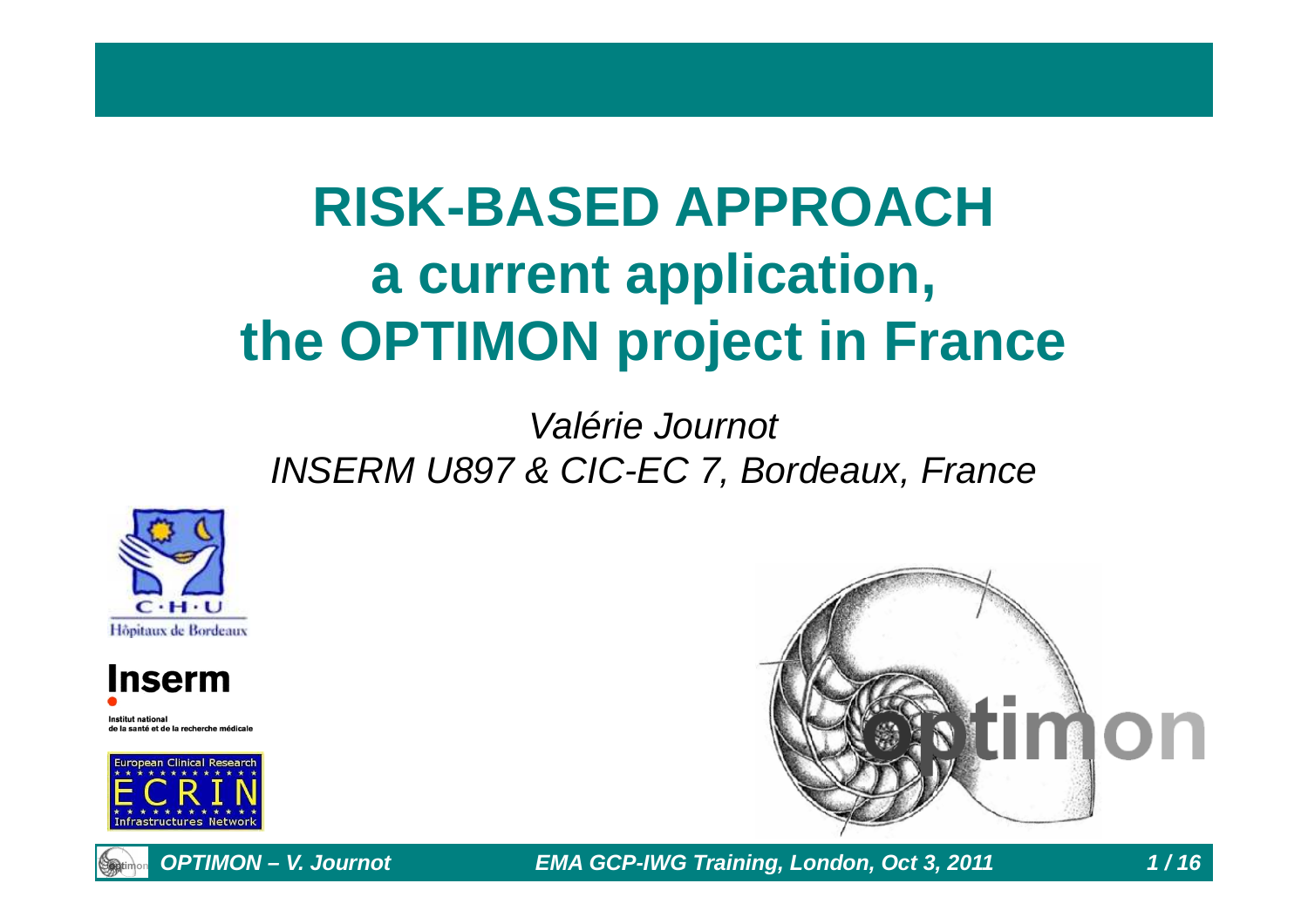## **Context**

### **in 2005**

#### **frame of regulation**

directive 2001/20/EC → guideline for GCP<br>developed for drugs marketing developed for drugs marketingapplied to most biomedical research studies

#### **GCP interpretation**

100% data, 100% patients, on-site monitoringwidely spread (mostly industries/CROs), but what about its efficiency?

#### **academic specificities**

 more varied questions and designs, more studieslimited funding, small organisations

#### **how to optimise the cost-efficiency ratio?**

 cost reduction of on-site monitoring intensity efficiency maintained fulfilment of regulatory & scientific requirements

# $\rightarrow$  **the Optimon trial**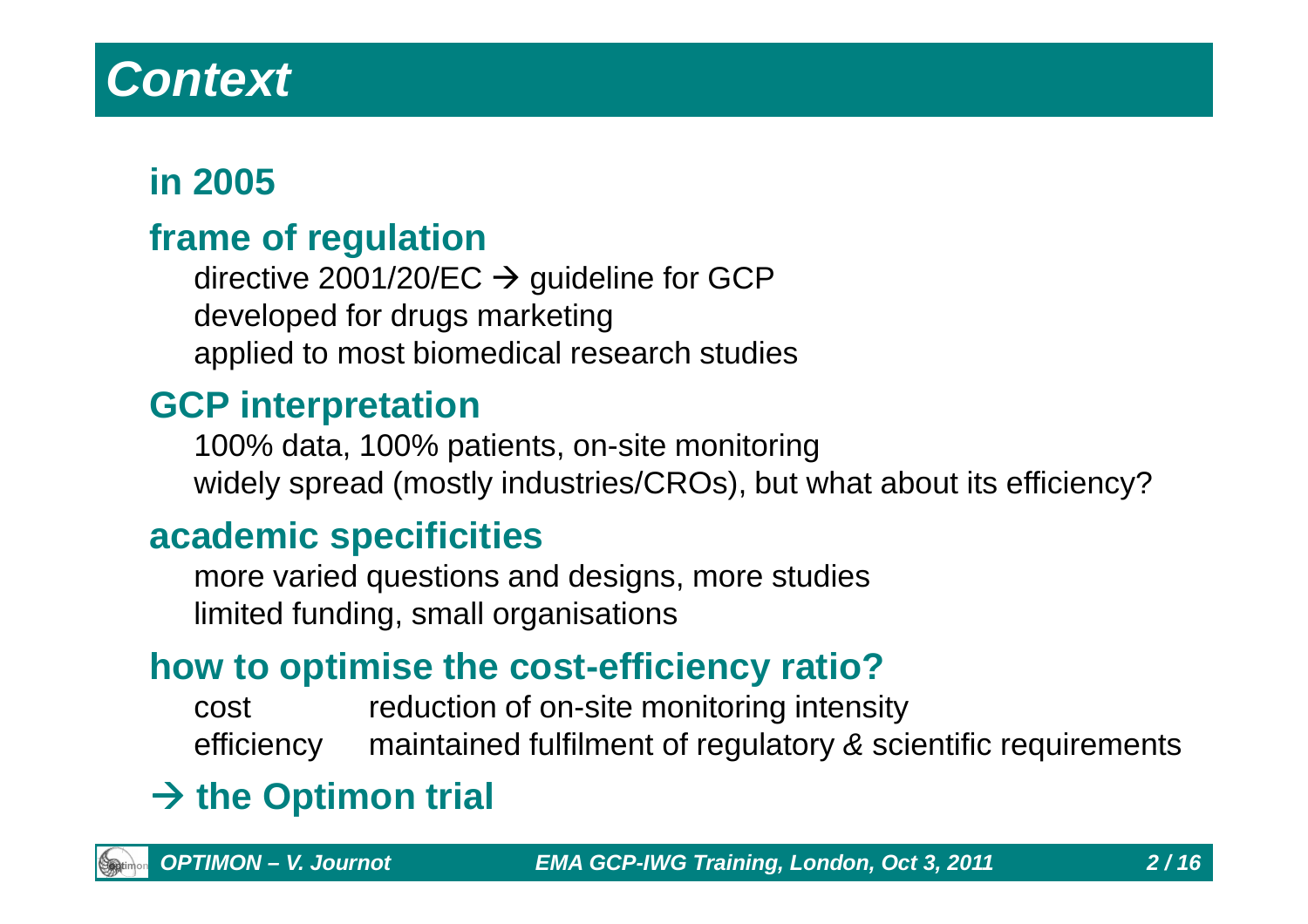## **Optimon**

#### **objective**

 to compare two monitoring strategies optimised (risk-adapted) vs. intensive on-site ("gold standard")

### **hypothesis**

a risk-adapted monitoring strategy can

- . be defined a priori for each study
- . yield results similar to the intensive on-site strategy
	- for the main quality criteria of study
- . improve other aspects, such as costs or delays
- $\rightarrow$  a typical non inferiority issue

#### **expected benefits**

definition of a standard of monitoring

standardisation of practice

dissemination of optimisation tools to set up a risk-based strategy

- . risk assessment scale
- . risk-adapted monitoring plan
- . centralised monitoring tools and procedures

**OPTIMON – V. Journot EMA GCP-IWG Training, London, Oct 3, 2011 3 / 16**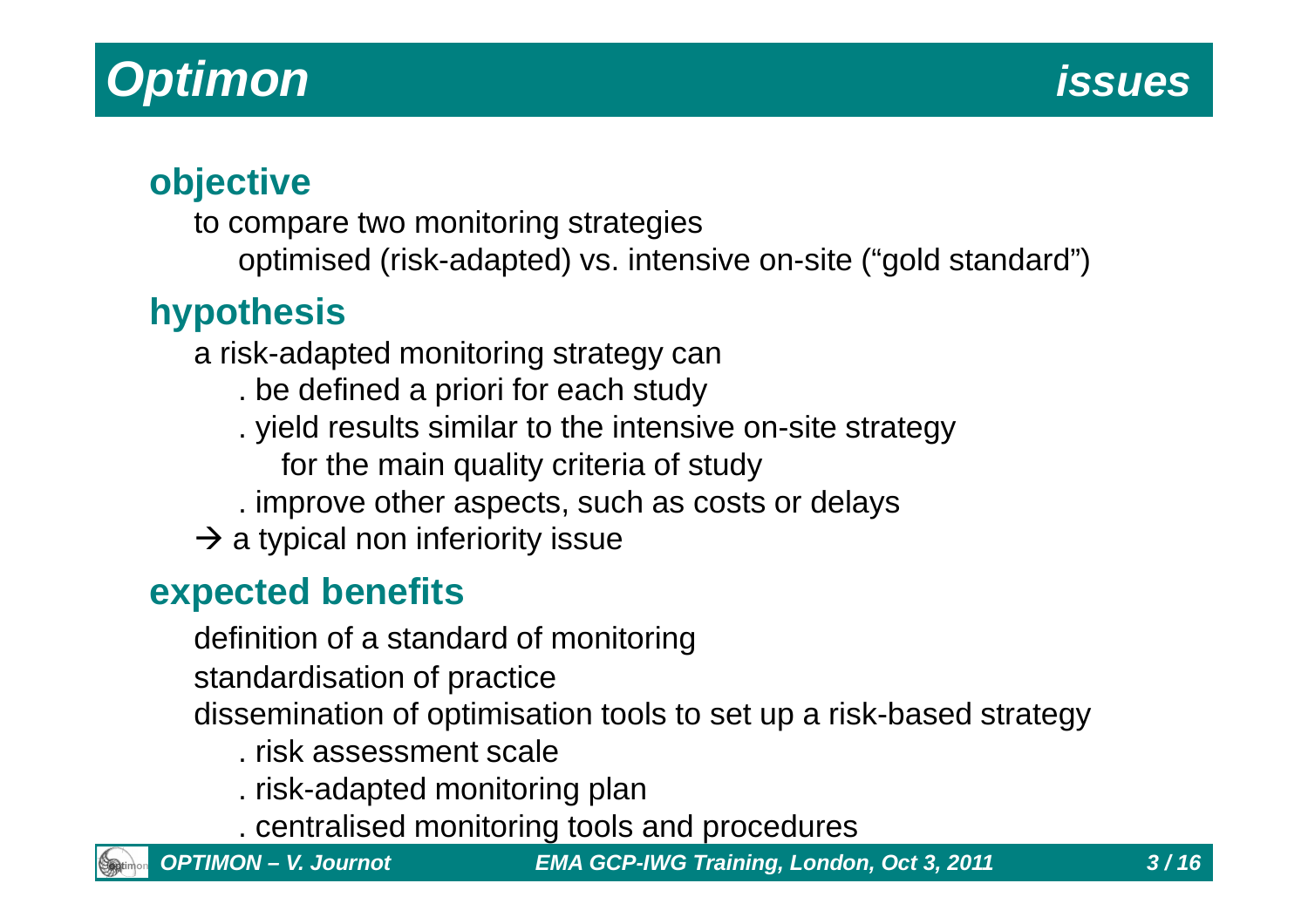

#### **non inferiority trial**

parallel groups intensive on-site vs. risk-adapted strategyrandomisation stratified on study, clustered on siteopen-labelaccrual unit studyanalysis unit patient

#### **eligibility criteria**

any patient study any design, no highest risk level (e.g. phase I-II…)sponsor's and investigators' agreementsschedule and data circuitpatients' and sites' numbersCTU/CRC academic label, experience, SOPs

#### **outcomes**

primary % pat./no error . consent form signature, SAEs report, . main eligibility criteria, primary outcome

secondary errors, delays, costs

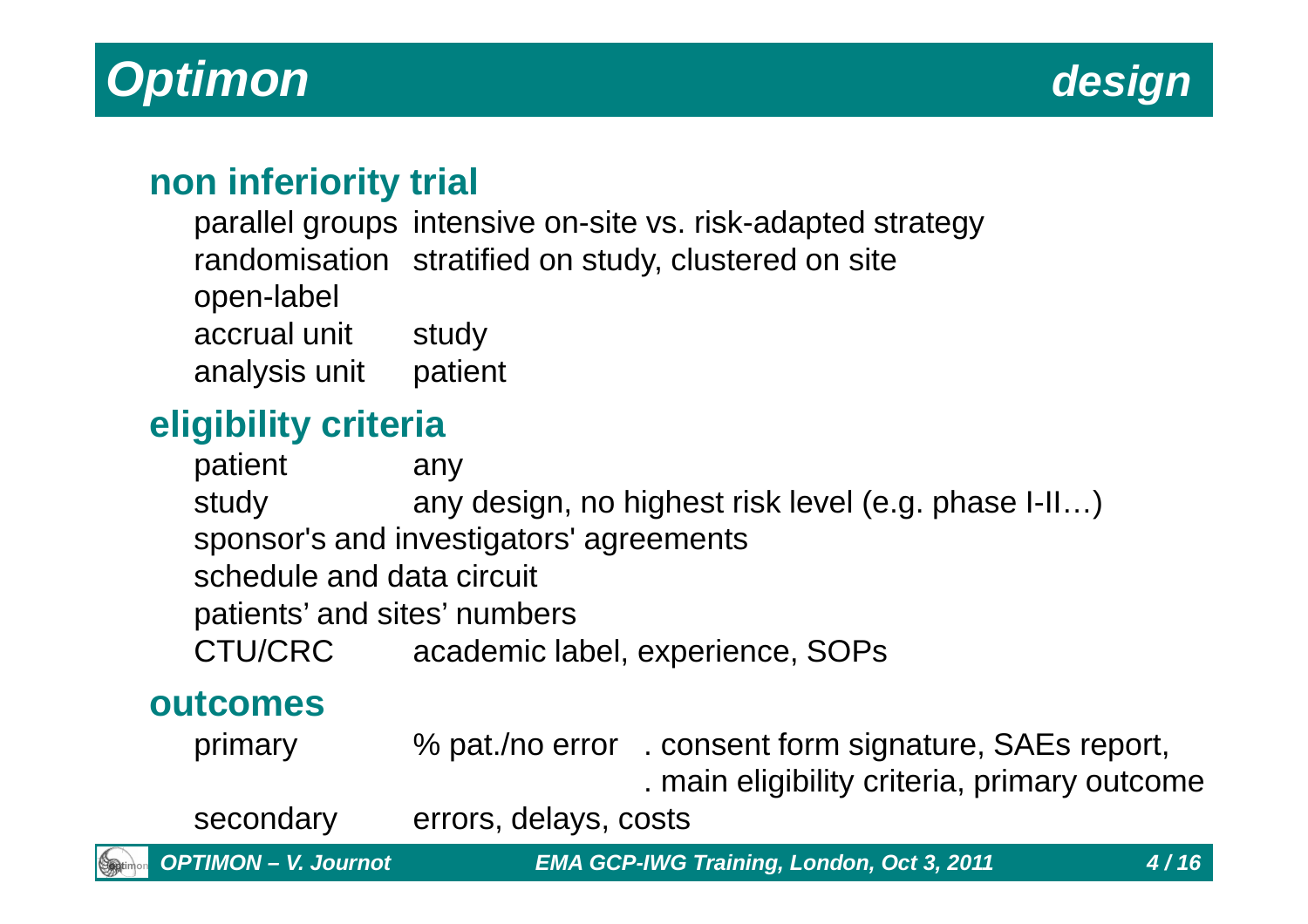## **Optimon**

#### **size**

1,800 patients, revised to 900 due to recruitment difficulties

#### **accrual**

10 included studies  $\rightarrow$  421 patients expected<br>8-10 expected studies  $\rightarrow$  400-500 patients e

8-10 expected studies  $\rightarrow$  400-500 patients expected

#### **calendar**



#### **organisation**

|         | investigator Pr Geneviève Chêne                 |
|---------|-------------------------------------------------|
| sponsor | <b>Bordeaux University Hospital</b>             |
| funding | <b>Clinical Research Hospital Program</b>       |
| support | main French university hospitals, INSERM        |
|         | French disease-specific institutions & networks |
|         | <b>ECRIN</b>                                    |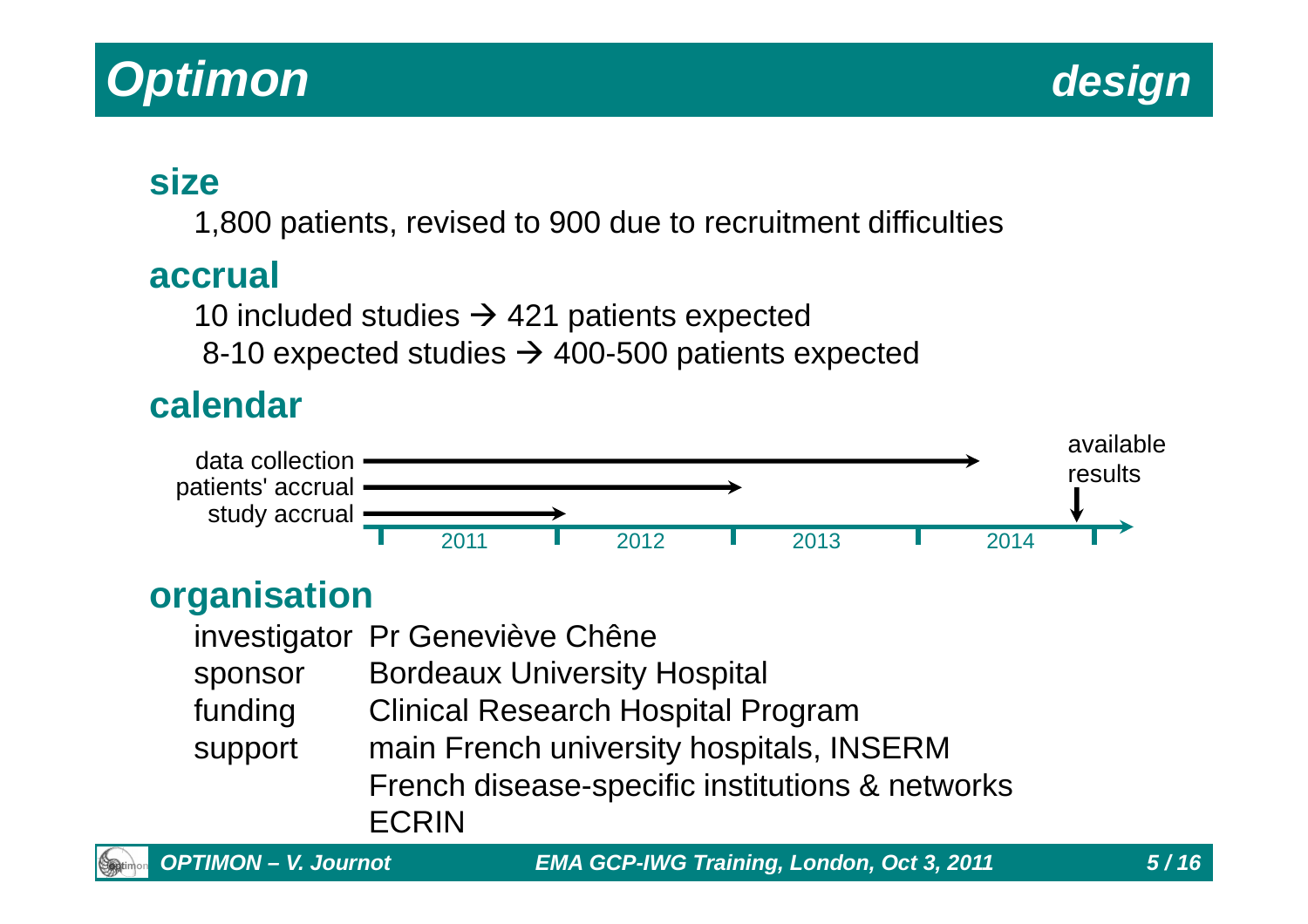### **risk-based tools**

#### **Pre Optimon**

- a specific study to develop and validate
	- . a risk assessment scale
	- . a risk-adapted monitoring plan

#### **methods**

 working group search of literature identification of former experiences. Paris Hospital network. MRC toolkit. Giens roundtable 2005consulting of experts

specific experiments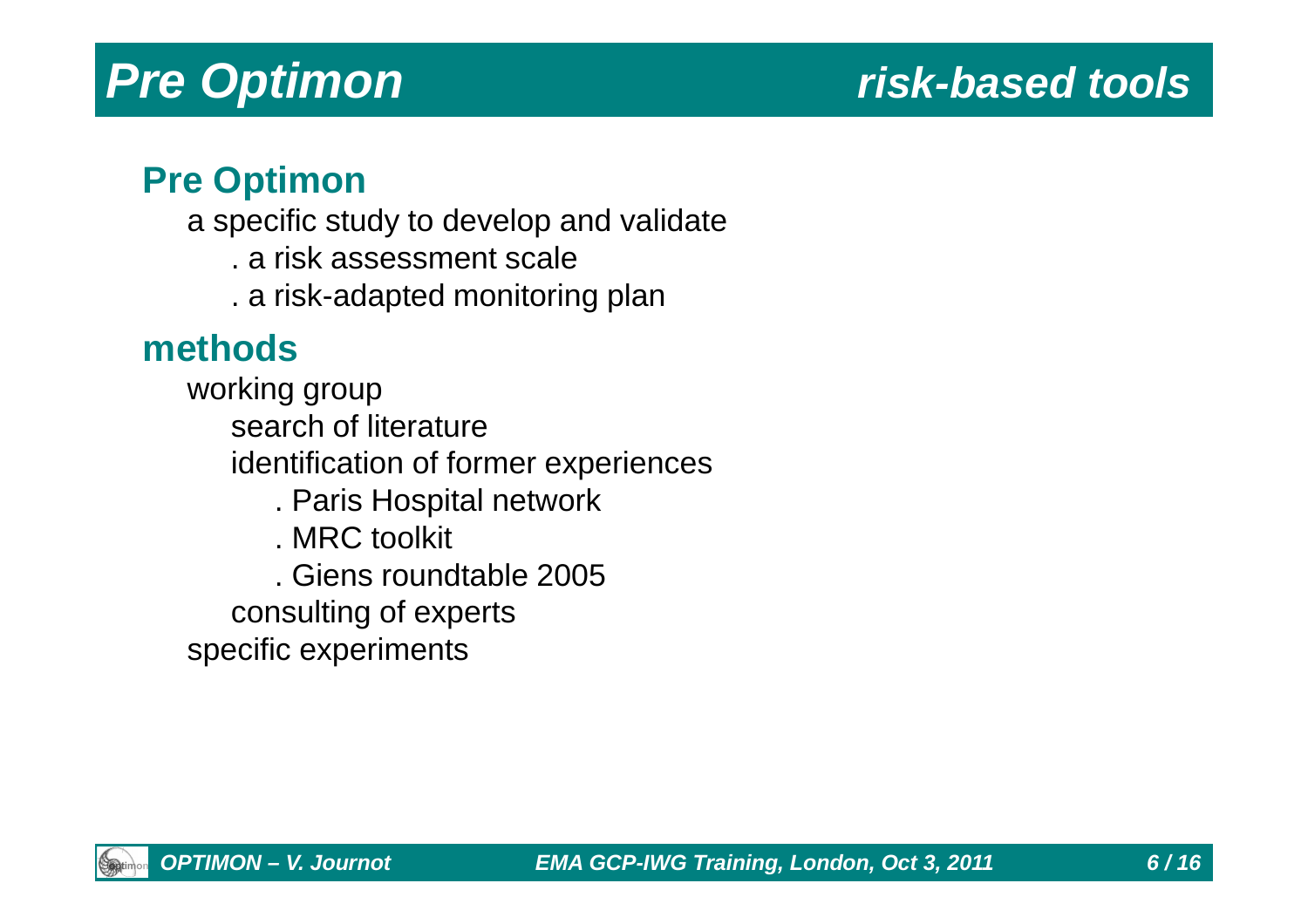### **risk assessment scale**

#### **conception**

 design by experts group, based on former experiencespatient's risk only

#### **reproducibility study**

 200 protocols x 49 assessors good diversity of protocols and assessorsrisk assessed with VAS and 4-level scale good validity rather good reproducibility (ICC=0,69)difficulties for 42% assessmentsincomplete protocols, scale

#### 120 110  $100$ 90 80 70 60  $40$ 30 20 012345678910 01234567891 VAS-ASSESSED RISK BY 4LS-ASSESSED RISH

#### **proposal**

synopsis describing scientific and logistic aspectsimprovement of content and format of risk scale

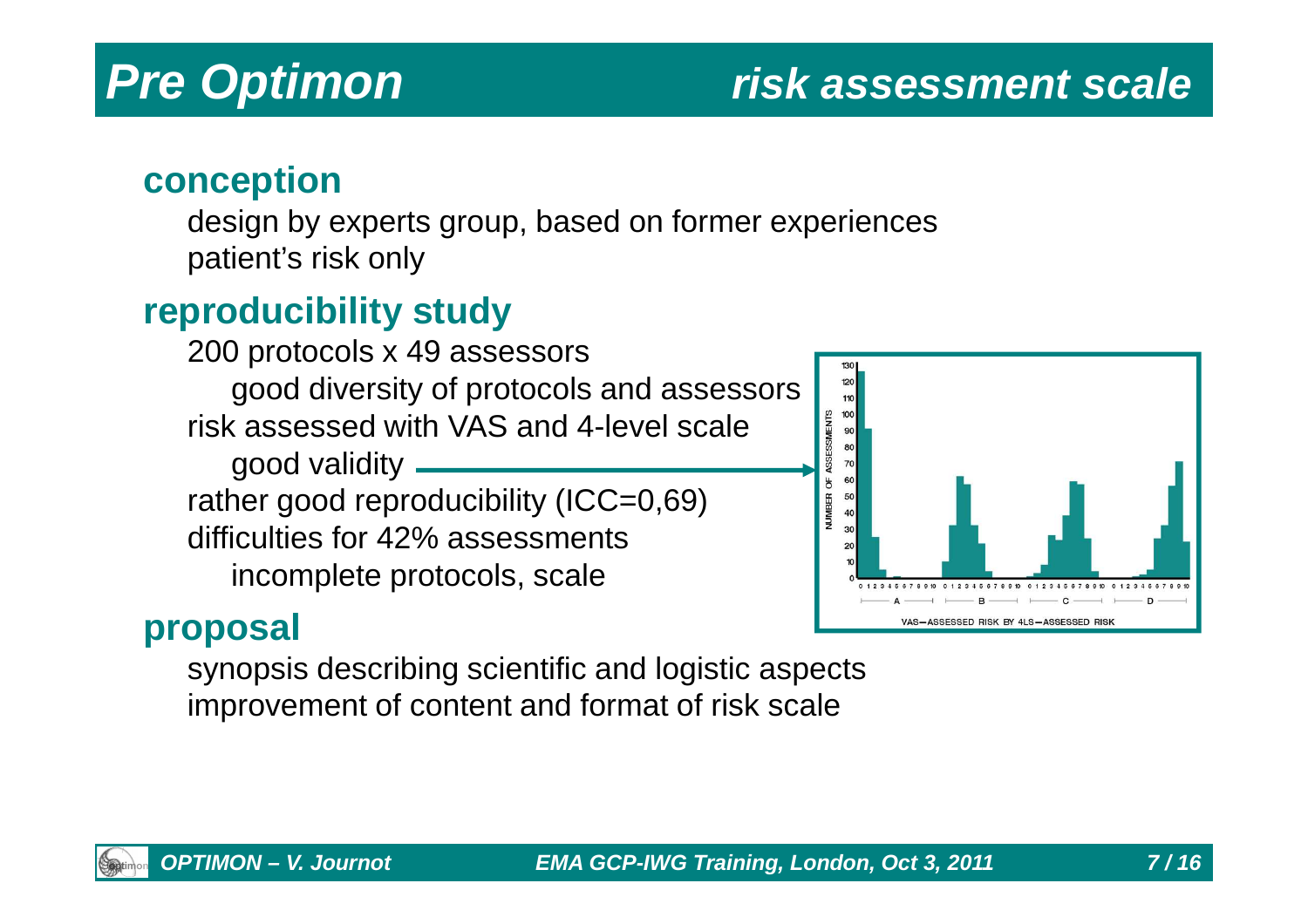#### **risk assessment scale**

#### **1. to assess study characteristicswithout a glance at the resulting risk level**

| STAGE I. IDENTIFIYING THE FOCUS OF THE STUDY                                                                                                                                                                                                                                                                                                                                                                                               |  |  |  |  |  |  |
|--------------------------------------------------------------------------------------------------------------------------------------------------------------------------------------------------------------------------------------------------------------------------------------------------------------------------------------------------------------------------------------------------------------------------------------------|--|--|--|--|--|--|
| $\Box$ Clinical trial involving a medicinal product, radiotherapy, gene or cell therapy                                                                                                                                                                                                                                                                                                                                                    |  |  |  |  |  |  |
| 1st trials in humans (pharmacology, bioequivalence study)<br>$\Box$ Exploratory trial<br>$\Box$ Product without authorisation<br>$\Box$ Confirmation trial<br>$\Box$ Product with authorisation<br>or new combination                                                                                                                                                                                                                      |  |  |  |  |  |  |
| $\square$ Surgery<br>$\Box$ Minimally invasive technique<br>□ Technique or biopsy involving an internal organ<br>$\Box$ Generalisation of a new technique<br>$\Box$ Development of a new technique<br><b>Details</b>                                                                                                                                                                                                                       |  |  |  |  |  |  |
| $\Box$ Medical device (including imaging techniques, radiology, radioisotopes)<br>$\Box$ CE marking<br>$\Box$ Class I<br>$\Box$ Routine use<br>$\Box$ Class IIa<br>□ Outside licensed indications<br>$\Box$ Class IIb<br>$\Box$ With little prior information<br><b>Q</b> Class III<br>$\Box$ No CE marking<br>т<br>$\Box$ Class I<br>$\square$ Non-invasive and inactive<br>□ Class IIa, IIb, III<br>$\Box$ Invasive or active<br>Details |  |  |  |  |  |  |
| □ Physiopathology, genetics, other techniques                                                                                                                                                                                                                                                                                                                                                                                              |  |  |  |  |  |  |
| $\Box$ Minimally or non invasive (including blood sampling) and unrestricting<br>$\Box$ Invasive or restricting<br>Details                                                                                                                                                                                                                                                                                                                 |  |  |  |  |  |  |
| □ Questionnaire, quality of life, psychiatric aspects                                                                                                                                                                                                                                                                                                                                                                                      |  |  |  |  |  |  |
| Questionnaire without particular difficulties<br>□ Disquieting questionnaire for a severe condition<br><b>Details</b>                                                                                                                                                                                                                                                                                                                      |  |  |  |  |  |  |

| STAGE II. IDENTIFYING ONE OR MORE PARAMETERS INCREASING THE RISK |                                                                                                                                                                                                                                                                                                                                                |  |  |  |  |
|------------------------------------------------------------------|------------------------------------------------------------------------------------------------------------------------------------------------------------------------------------------------------------------------------------------------------------------------------------------------------------------------------------------------|--|--|--|--|
| Examples<br>Details                                              | $\Box$ At least one of the study interventions presents a particular risk<br>Risk of mortality or severe morbidity attributable to the intervention: new indication:<br>potentially dangerous weaning situation; invasive procedure using a route other<br>than natural body orifices (except blood sampling)                                  |  |  |  |  |
|                                                                  |                                                                                                                                                                                                                                                                                                                                                |  |  |  |  |
| Examples                                                         | $\Box$ At least one of the study investigations presents a particular risk<br>Risk of mortality or severe morbidity attributable to the investigation; use of a<br>radioactive or relatively unknown product, or a product without authorisation; invasive<br>procedure using a route other than natural body orifices (except blood sampling) |  |  |  |  |
|                                                                  |                                                                                                                                                                                                                                                                                                                                                |  |  |  |  |
|                                                                  | $\Box$ The disease or alteration in the target population status aggravates the risk attributable to the<br>intervention or the investigations                                                                                                                                                                                                 |  |  |  |  |
| Examples                                                         | Risk of mortality or severe morbidity attributable to a severe pathological condition;<br>failure or insufficiency of a system or organ; age ≤2 years, age ≥80 years; pregnant,<br>parturient or breast-feeding woman                                                                                                                          |  |  |  |  |
| Details <b>Details</b>                                           |                                                                                                                                                                                                                                                                                                                                                |  |  |  |  |
|                                                                  |                                                                                                                                                                                                                                                                                                                                                |  |  |  |  |
| population status                                                | $\Box$ No parameters increasing the risk attributable to the intervention, investigations, or target                                                                                                                                                                                                                                           |  |  |  |  |
| Examples                                                         | No adverse effects attributable to the intervention; adverse effects of no consequence,<br>harmless investigations; no link between the status of the target population and the<br>intervention or investigations                                                                                                                              |  |  |  |  |
| Details                                                          |                                                                                                                                                                                                                                                                                                                                                |  |  |  |  |
|                                                                  |                                                                                                                                                                                                                                                                                                                                                |  |  |  |  |

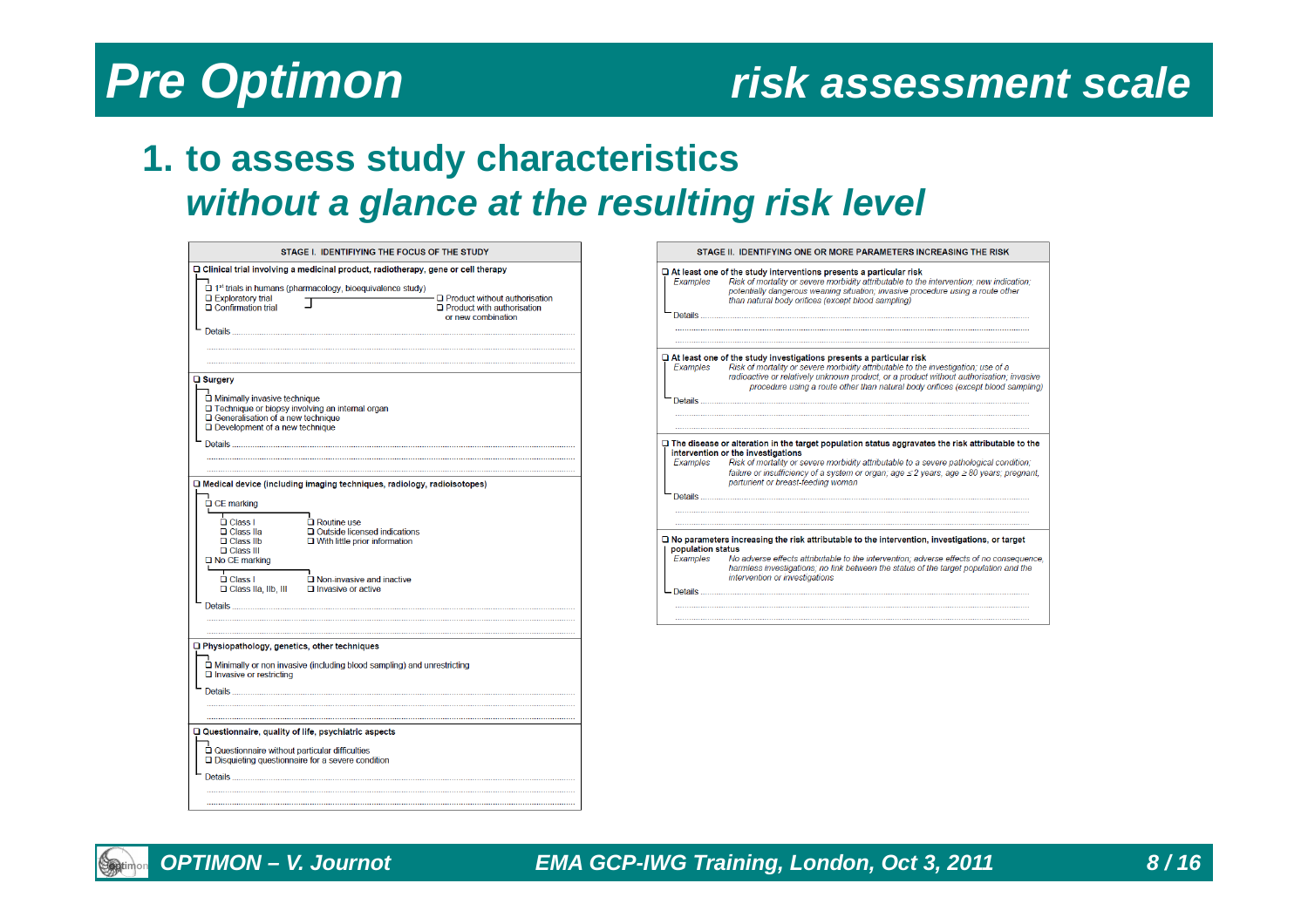#### **risk assessment scale**

#### **2. to deduce the risk level**

|                                                                                                                                                |                                                          | STAGE III. IDENTIFICATION OF THE LEVEL OF RISK                                                                                                               |                                              |   |                          |                                                                                   |                                                                                   |
|------------------------------------------------------------------------------------------------------------------------------------------------|----------------------------------------------------------|--------------------------------------------------------------------------------------------------------------------------------------------------------------|----------------------------------------------|---|--------------------------|-----------------------------------------------------------------------------------|-----------------------------------------------------------------------------------|
|                                                                                                                                                |                                                          | <b>FOCUS OF THE STUDY</b>                                                                                                                                    |                                              |   |                          |                                                                                   |                                                                                   |
|                                                                                                                                                |                                                          | $<$ ten 1                                                                                                                                                    |                                              |   |                          |                                                                                   |                                                                                   |
| $\Omega$<br><b>CLINICAL TRIAL OF A</b><br><b>MEDICINAL PRODUCT.</b><br>RADIOTHERAPY.<br><b>GENE OR CELL THERAPY</b>                            | ä<br><b>SURGERY</b>                                      | <b>MEDICAL DEVICE</b><br>including IMAGING TECHNIQUES,<br>RADIOLOGY, RADIOISOTOPES                                                                           | Step 2<br><b>INTERMEDIATE</b><br><b>RISK</b> |   |                          | <b>PHYSIOPATHOLOGY</b><br><b>GENETICS</b><br><b>OTHER</b><br><b>INTERVENTIONS</b> | G.<br>QUESTIONNAIRE<br>QUALITY OF<br>LIFE<br><b>PSYCHIATRIC</b><br><b>ASPECTS</b> |
|                                                                                                                                                | Minimally<br>invasive technique                          | CE marking, class I or IIa, routine use<br>CE marking, class I, use outside licensed indications                                                             | →                                            | A | $\leftarrow$             | Minimally or not<br>invasive (including<br>blood sampling)<br>Not restricting     | Questionnaire<br>without particular<br>difficulties                               |
| Confirmation trial with an<br>authorised product or a new<br>combination                                                                       | Technique or biopsy<br>performed on an<br>internal organ | CE marking, class IIa, use outside licensed<br>indications<br>CE marking, class IIb or III, routine use<br>No CE marking, class I, non-invasive and inactive | →                                            | B | $\overline{\phantom{m}}$ | Invasive or restricting                                                           | Disquieting<br>questionnaire for a<br>severe condition                            |
| Confirmation trial with a product<br>which has not been authorised<br>Exploratory trial using an<br>authorised product or a new<br>combination | Generalisation of a<br>new technique                     | CE marking, class lib, use outside licensed<br>indications<br>CE marking, class lib or III, with little prior<br>information                                 | →                                            | C |                          |                                                                                   |                                                                                   |
| Exploratory trial using a product<br>which has not been authorised<br>1st trials in humans (pharmacology,<br>bioequivalence study)             | Development of a<br>new technique                        | CE marking, class III, use outside licensed<br>indications<br>No CE marking, class I, invasive or active<br>No CE marking, class IIa, IIb or III             | →                                            | D |                          |                                                                                   |                                                                                   |

#### **CONDITIONS FOR INCREASING THE RISK**

- a) AT RISK PROCEDURE, involving:
- Risk of mortality or severe morbidity attributable to the procedure

New indication

- Potentially dangerous weaning situation
- Invasive procedure using a route other than natural body onfices (except for blood sampling) b) AT RISK INVESTIGATIONS, involving:
- 
- Risk of mortality or severe morbidity attributable to the investigation
- Use of a radioactive or a relatively undocumented product or product which has not been authorised Invasive procedure using a route other than natural body orifices (except for blood sampling) c) TARGET POPULATION STATUS AGGRAVATING RISKS ATTIBUTABLE TO THE PROCEDURE OR INVESTIGATIONS, involving:
- Risk of mortality or severe morbidity attributable to a serious pathological condition or the patient's age Failure or insufficiency of a system or organ
- Age  $\leq 2 \geq$  years, age  $\geq 80$  years
- Pregnant, parturient or breast-feeding women

#### Step 3

FOCUS OF THE STUDY © OR © OR 1 If at least one of the conditions a, b or c is fulfilled, increase the risk by one level, or even two if more than one of the conditions strongly increases the risk. **FOCUS OF THE STUDY ®** If condition c is fulfilled, increase the risk by one level.

| <b>FINAL RISK</b> |  |  |
|-------------------|--|--|



#### **OPTIMON – V. Journot EMA GCP-IWG Training, London, Oct 3, 2011 9 / 16**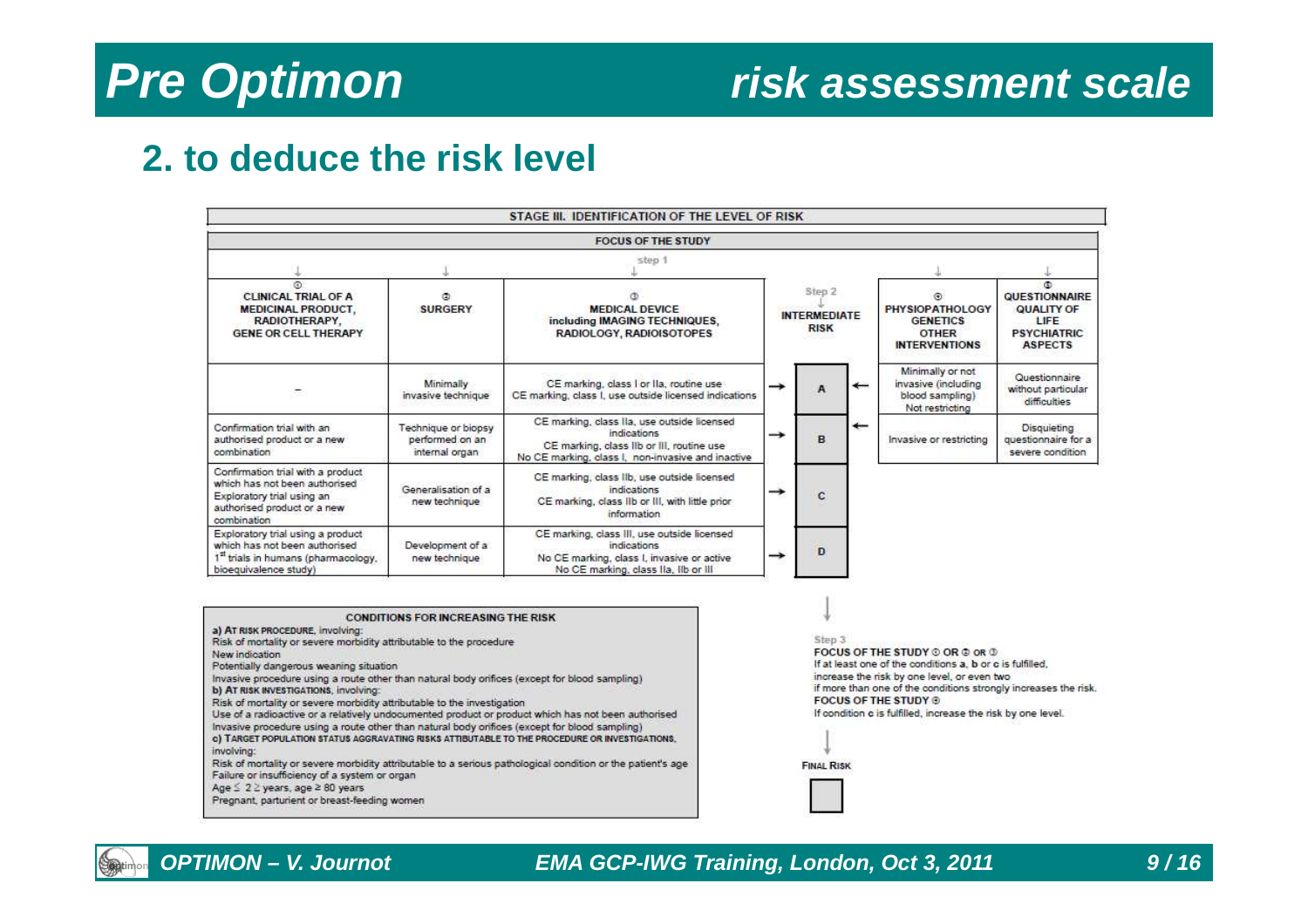## **risk-adapted monitoring plan**

#### **conception**

design by experts consulting through Delphi process

#### **content**

- study initiation & closuresimplification & standardisation
- on-site monitoring
	- . lower intensity depending on risk
	- . identification of key data
	- . early remote consent check through modified form

#### **feasibility study**

 40 protocols: 10 / risk levelfeasibility scale: 0-easy to 4-impossible 0,2 to 0,9 in average depending on risk levelassessment difficulties due to incomplete protocols

- . treatments, samples, and SAE report circuits
- . scheduled on-site visits frequency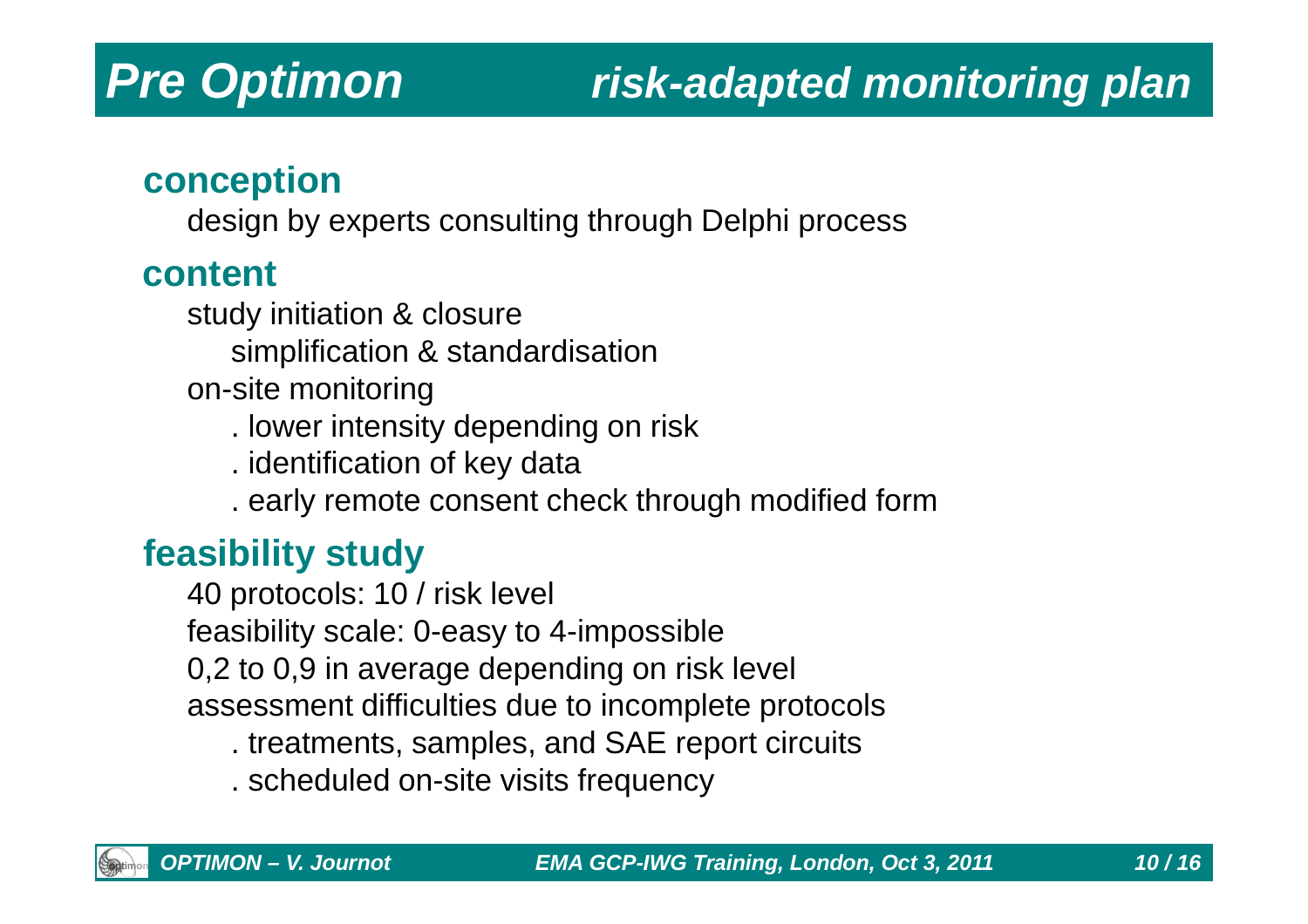## **risk-adapted monitoring plan**

|                        |                        | intensive monitoring                                                                                  | optimised monitoring                                           |                                     |                         |  |  |  |
|------------------------|------------------------|-------------------------------------------------------------------------------------------------------|----------------------------------------------------------------|-------------------------------------|-------------------------|--|--|--|
|                        |                        | $(=$ risk D)                                                                                          | risk level A                                                   | risk level B                        | risk level C            |  |  |  |
|                        | initial contact        | systematically and traced                                                                             |                                                                |                                     |                         |  |  |  |
| set-up                 | site adequation        | systematically, remotely if site known and experimented                                               |                                                                |                                     |                         |  |  |  |
|                        |                        |                                                                                                       | otherwise on site (may be coupled with set-up)                 |                                     |                         |  |  |  |
|                        | set-up                 | systematically, before inclusion of 1 <sup>st</sup> patient, by phone if site known and experimented, |                                                                |                                     |                         |  |  |  |
|                        |                        | otherwise on site                                                                                     |                                                                |                                     |                         |  |  |  |
|                        | on-site monitoring     | on site, 100% patients,                                                                               | Ø                                                              | 10% patients                        | 1 visit / site          |  |  |  |
| data                   | data conformity        | 100% data, 100% sites                                                                                 | 100% key points                                                |                                     | 100% key points         |  |  |  |
|                        | respect of procedures  | (freq. to be defined at study start)                                                                  | then if major problem                                          |                                     | then is major problem   |  |  |  |
|                        | comprehension of       | systematically, on site, at 1 <sup>st</sup>                                                           | systematically, by phone                                       |                                     |                         |  |  |  |
|                        | circuits               | monitoring visit (from 1 <sup>st</sup> inclusion)                                                     | after reception of forms of 1 <sup>st</sup> patient at CTU/CRC |                                     |                         |  |  |  |
| З                      | consents               | systematically, on site                                                                               |                                                                | masked copy at inclusion            |                         |  |  |  |
| onitoring              |                        | at next visit                                                                                         | Ø                                                              | on site at next visit or at closure |                         |  |  |  |
|                        | search for SAEs        | systematically, on site                                                                               | systematically, on site or remotely                            |                                     |                         |  |  |  |
|                        | corrections            | at each visit, 100% data                                                                              | Ø                                                              | at each visit for key points        |                         |  |  |  |
|                        |                        | queries created remotely or on site                                                                   | queries created remotely                                       |                                     |                         |  |  |  |
|                        | forms verification     | systematically, before entry of forms not checked on site                                             |                                                                |                                     |                         |  |  |  |
|                        | centralised monitoring | systematically, 100% patients, 100% data, 100% sites + respect of procedures                          |                                                                |                                     |                         |  |  |  |
|                        |                        | systematically, on site                                                                               |                                                                | systematically, par mail            | systematically, on site |  |  |  |
| administrative closure |                        | 100% patients, 100% sites                                                                             | 100% patients, 100% sites                                      | 100% patients, 100% sites           |                         |  |  |  |

**key points** key data, respect of procedures

**key data** patient's existence, consent form signature, primary outcome, main eligibility criteria, main exams and visits, main secondary outcomes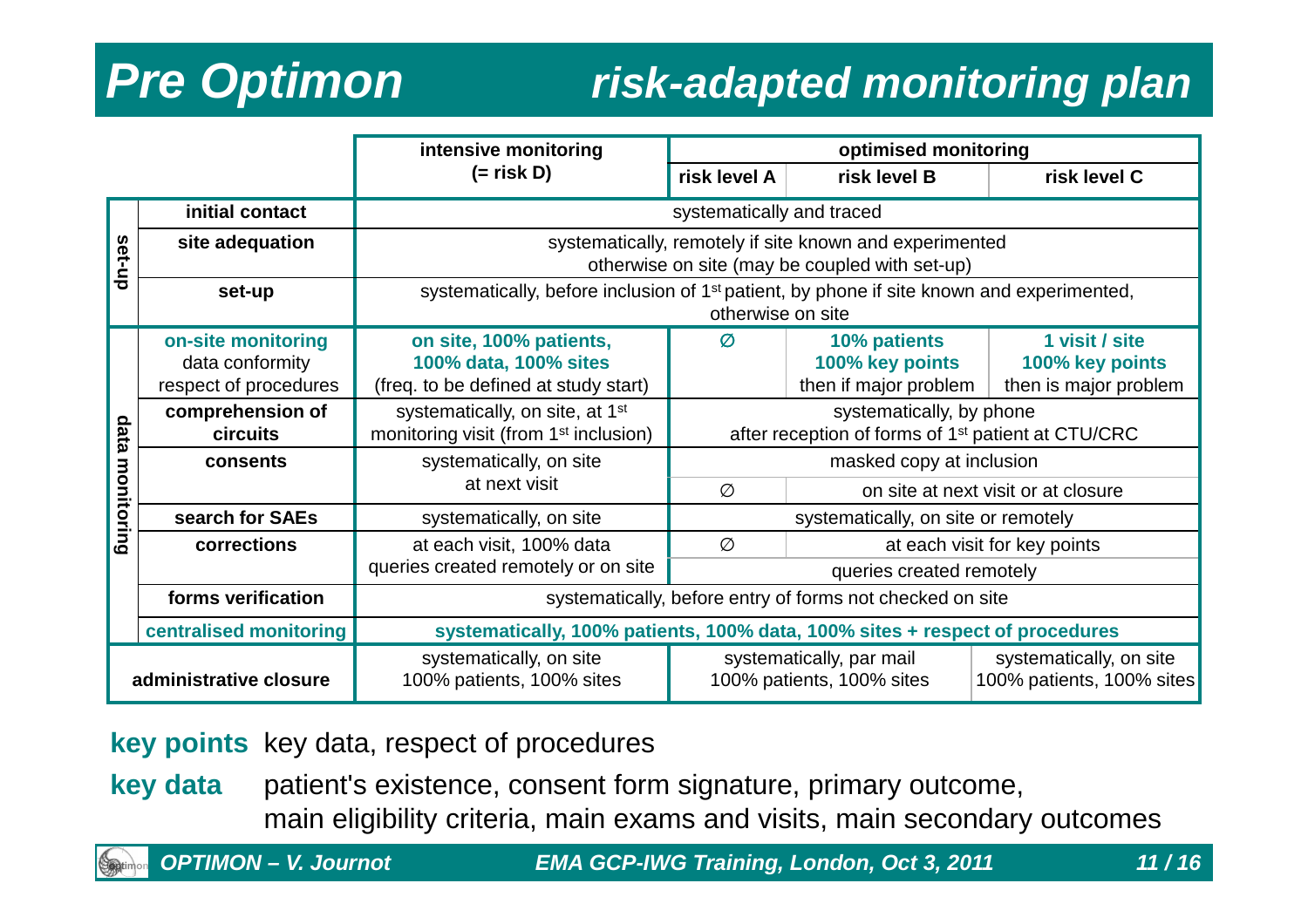

#### **rationale**

high inter-assessor variability observed in Pre Optimonneed for risk assessment independent from sponsor

#### **committee members' professional field**

2 clinicians, 2 methodologists, 2 from regulatory affairs

#### **functioning**

 risk assessment by sponsor (with help of investigator)independent risk assessment by committee6 independent assessment  $\rightarrow$  6 initial opinions<br>if 4/6 agreeing initial opinions if 4/6 agreeing initial opinionsor discussion (F2F, TC) → 6 final opinions<br>→ consensus reached  $\rightarrow$  consensus reached<br>
case final decision be in any case, final decision belongs to sponsor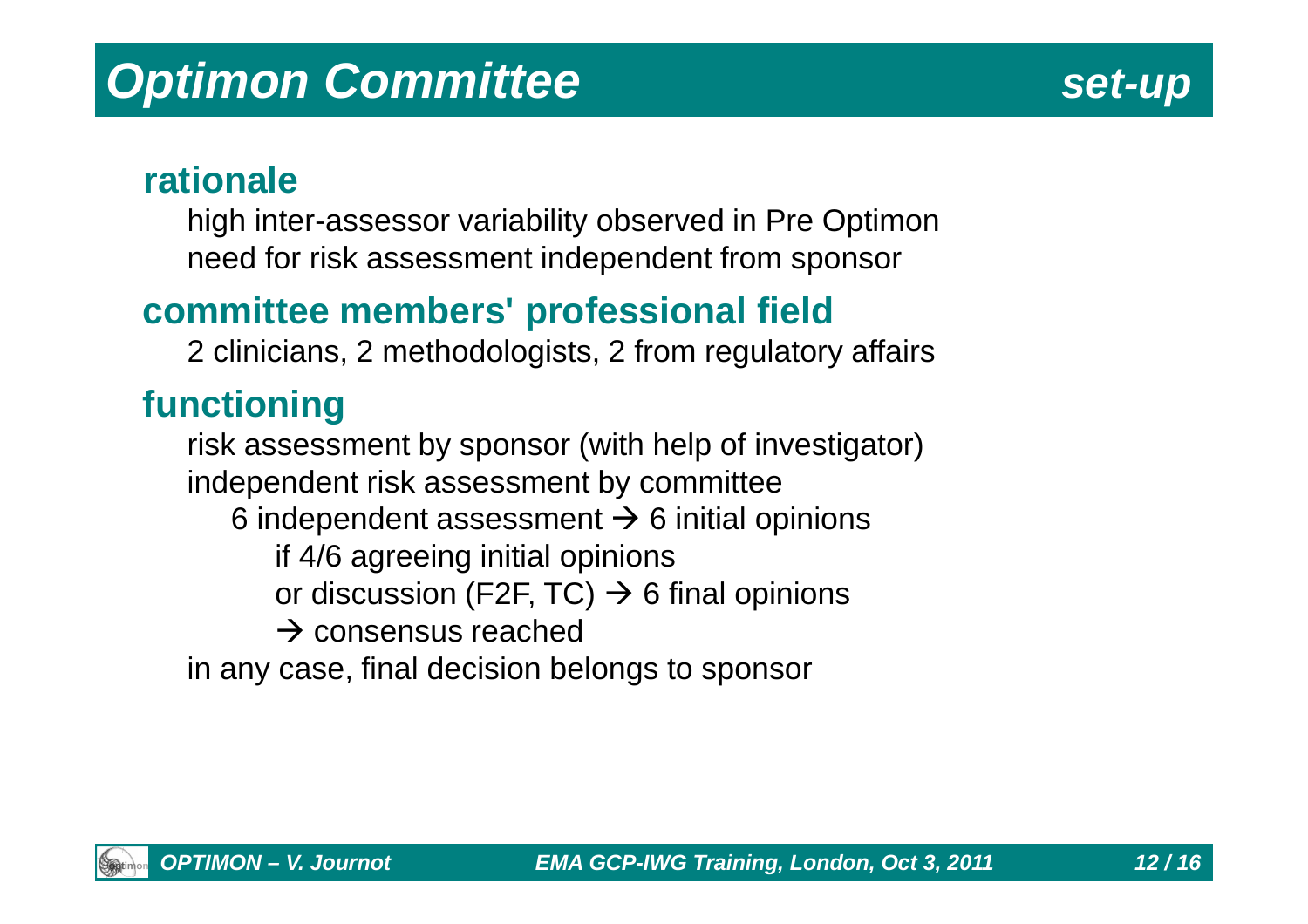## **Optimon Committee** *progress*

#### **initial opinions**

#### 16 studies with finished (14) or on-going (2) risk assessment

sponsor assessment



A A B B B C C C D D

**methodologist investigator regulatory affairs**

A:B B B:C C C:D D

BIC C CID D

A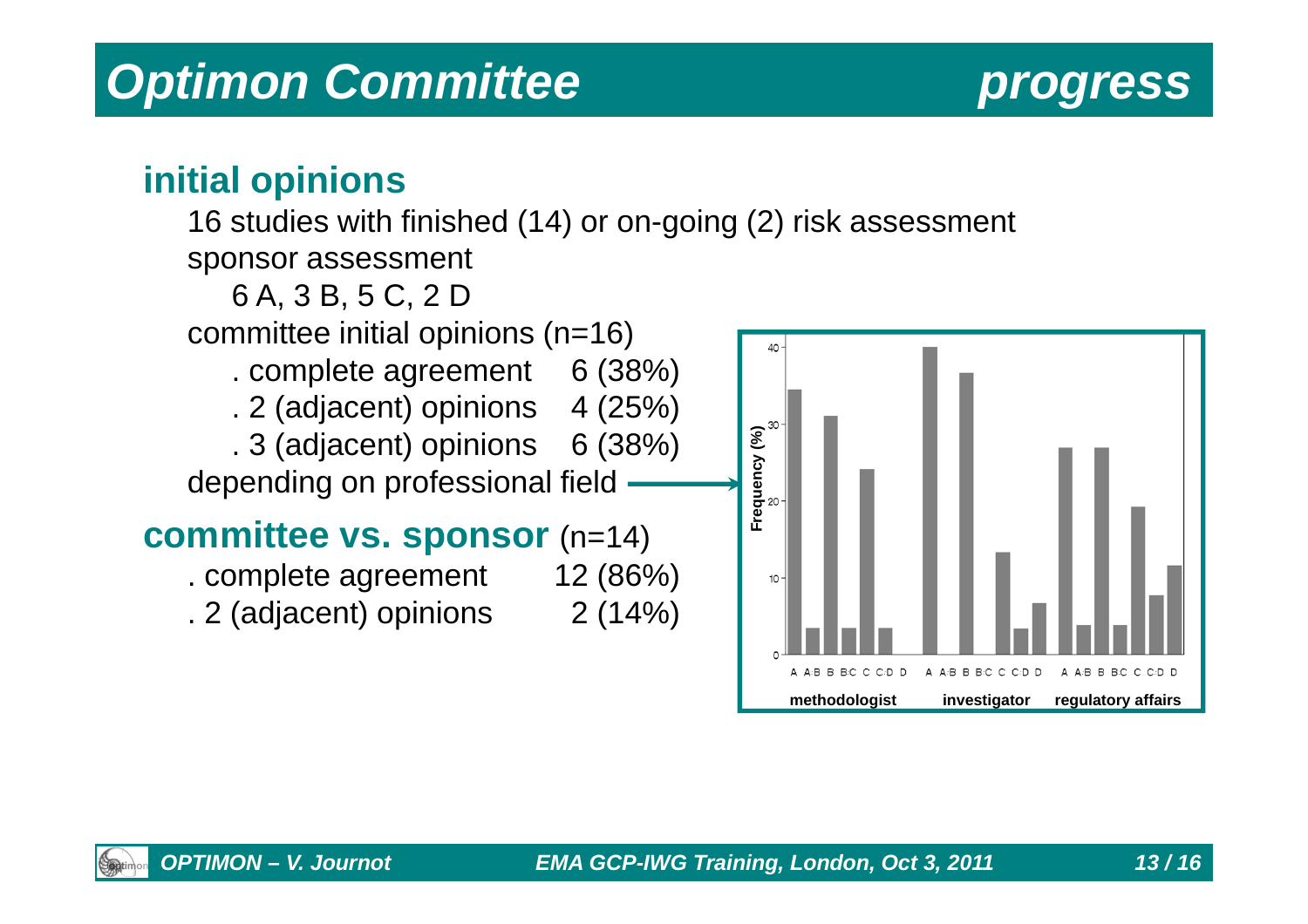### **ECRIN Monitoring - Study characteristics influencing risk**

attempt to define a risk assessment toolany type of risk patient, validity of study results organisation, governance, target pop. & public healthidentification of 19 study characteristics influencing risks24 protocols x 15 assessorsvery high variability  $\rightarrow$  no tool definition<br>ommendations training of assessors recommendations training of assessors, collective assessment

### **ECRIN Monitoring - Risk-adapted monitoring toolbox**

to identify, assess, and validate toolsrisk assessment tools, tools for centralised monitoring…

#### **Bordeaux University Hospital**

use of Optimon tools in current practice yet, in some occasions, re-intensification on-site monitoring study not to be renewed, high economic impact, available fundingto define decision rules for re-intensification of on-site monitoring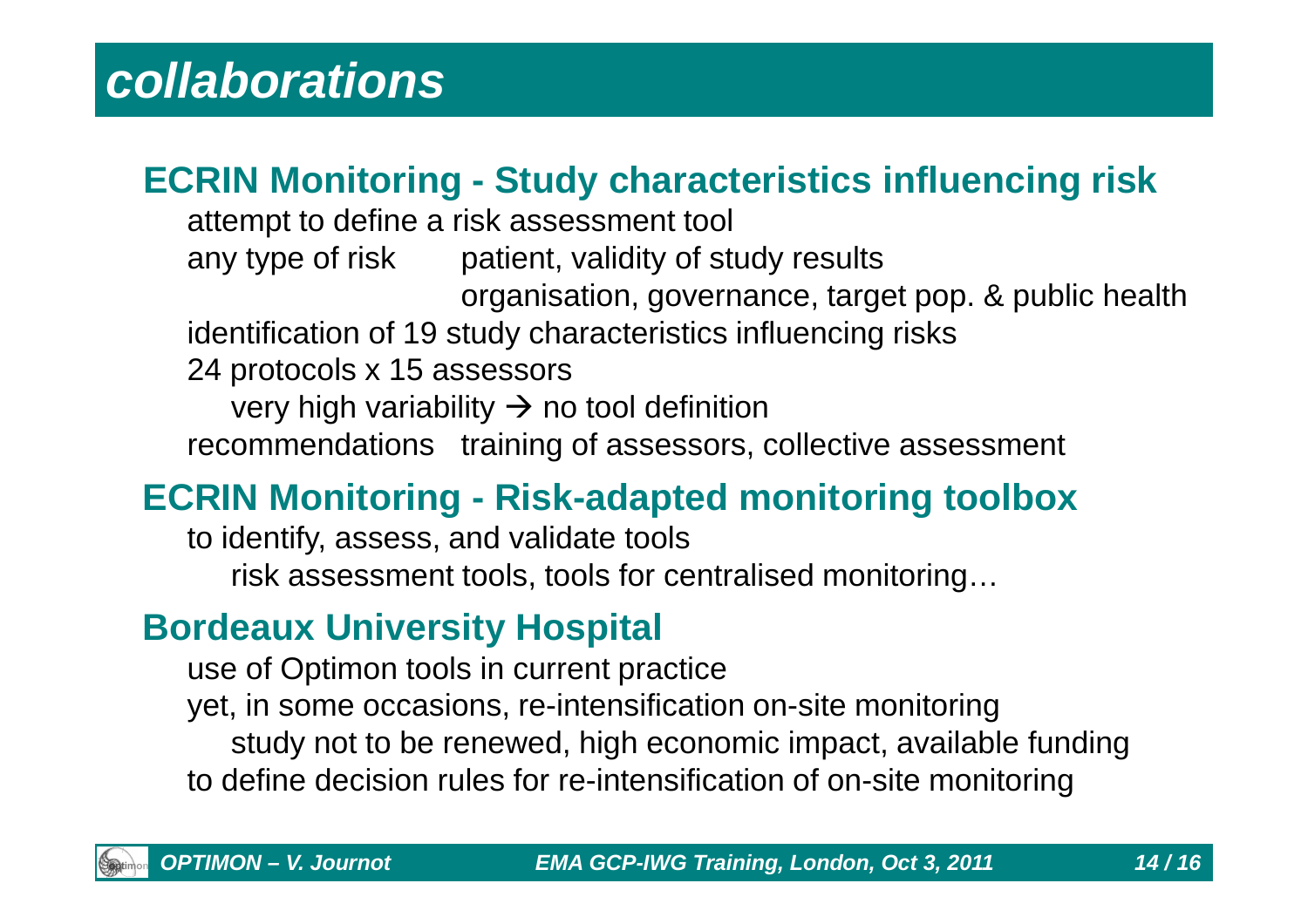#### **strengths of the risk-based approach**

no unique strategy → study-specific monitoring plan<br>reasoned annroach → "focus on what matters" (see reasoned approach -> "focus on what matters" (see CTTI)<br>reduction of costs (still to be demonstrated) reduction of costs (still to be demonstrated)

#### **remaining issues**

protocol complex and incomplete  $\rightarrow$  synopsis<br>risk assessment risk assessment

- . several risks
- . different tools available
- . high variability to be expected

#### **personnel feedback**

assessment on protocol and synopsis

trained assessors

collective and independent assessment

- 2-step process?
	- . patient's risk assessment  $\rightarrow$  minimal on-site monitoring intensity<br>other study characteristics  $\rightarrow$  re-intensification
	- . other study characteristics  $\rightarrow$  re-intensification